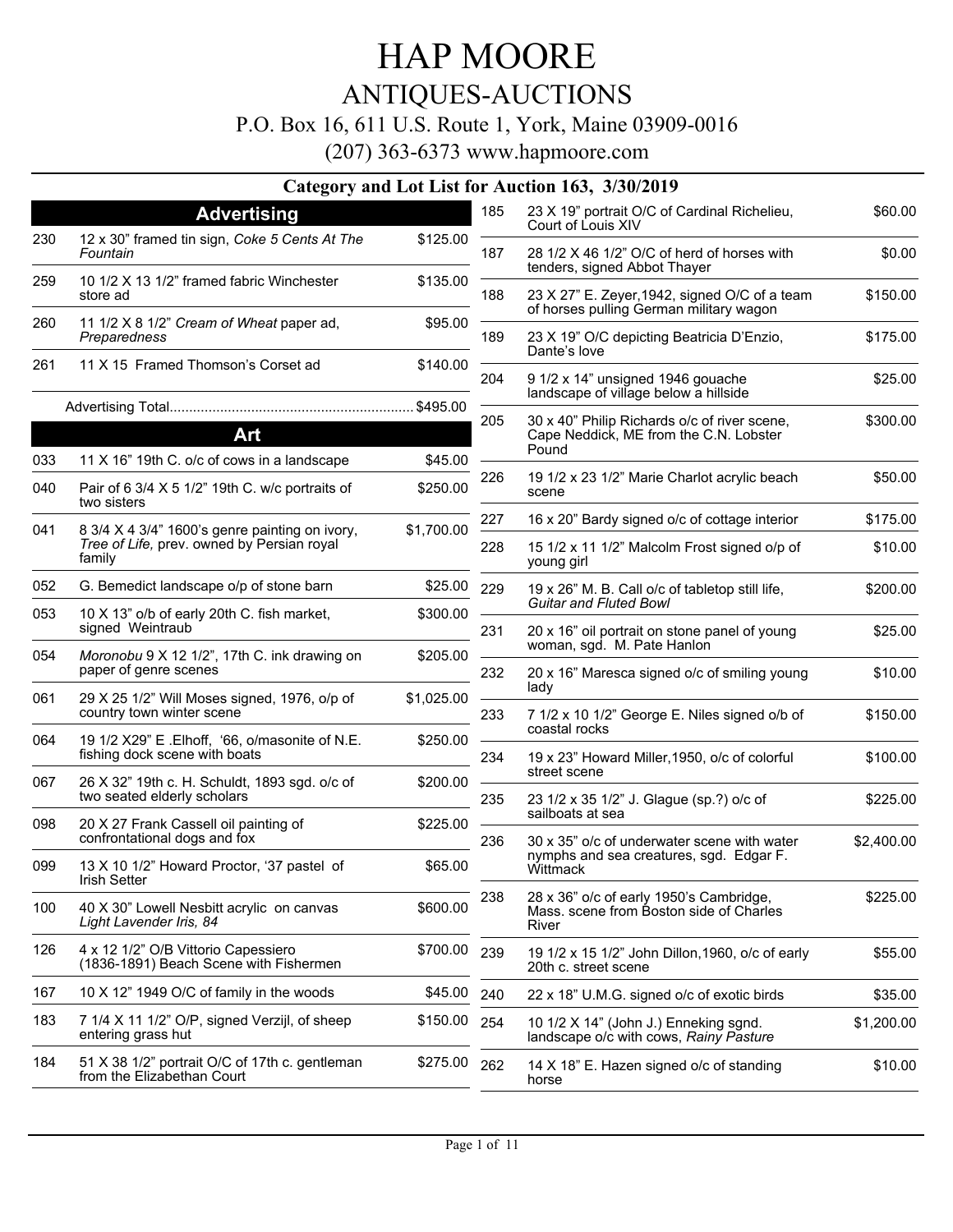## ANTIQUES-AUCTIONS

### P.O. Box 16, 611 U.S. Route 1, York, Maine 03909-0016

|            |                                                                                                            |                    |     | Category and Lot List for Auction 163, 3/30/2019                                           |          |
|------------|------------------------------------------------------------------------------------------------------------|--------------------|-----|--------------------------------------------------------------------------------------------|----------|
| 277        | 19 1/2 X27 1/2" Dean Minor watercolor of two<br>beached dories, Solitude                                   | \$105.00 173       |     | Oval pair of footed Chinese Export open<br>bowls                                           | \$500.00 |
| 279        | 13 X 16 1/2" Endicott color lithograph<br>depicting 19th C. Beverly, MA                                    | \$25.00            | 179 | Two Royal Doulton commemorative plates                                                     | \$10.00  |
| 307        | 24 X18" LaHotan, 42, o/c of young woman                                                                    | \$65.00            | 250 | Royal Doulton figures, Balloon Man, Biddy P.,<br>The Favorite, and Sairey Gamp             | \$60.00  |
| 308        | 18 X21" Emily Muir o/c still life of flowers                                                               | \$350.00 319       |     | 24 Majolica luncheon and dinner plates and<br>footed fruit bowl                            | \$225.00 |
| 334        | 18 X 22" Landscape o/b of forest river scene<br>on Short Creek, W. VA.                                     | \$65.00            |     |                                                                                            |          |
| 342        | G. Hathaway 13 X 20" o/b of Portland Head<br>Light (ME.)                                                   | \$1,000.00         |     | <b>Clocks</b>                                                                              |          |
| 343        | 22 X 28 o/c Wayne Morrell landscape scene<br>with pond                                                     | \$325.00           | 039 | Mark Leavenworth & Co. 19th C. pillar and<br>scroll shelf clock                            | \$150.00 |
|            |                                                                                                            |                    | 117 | Leaf and vine paint decorated 19th C. shelf<br>clock                                       | \$50.00  |
|            | <b>Asian</b>                                                                                               |                    | 241 | Gilded ormolu mantle clock under glass dome                                                | \$100.00 |
| 043        | Two early repousse cast iron Japanese<br>teapots                                                           | \$600.00           |     |                                                                                            |          |
| 050        | 19th C. Japanese man's ceremonial robe                                                                     | \$325.00           |     | <b>Decoys</b>                                                                              |          |
| 180        | 10 1/2" soapstone sculpture of vases and<br>flowers                                                        | \$25.00            | 045 | 23" 20th C. carved Canada goose decoy                                                      | \$75.00  |
| 199        | 23" tall floral-decorated Asian jar with foo dog                                                           | \$50.00            |     |                                                                                            |          |
|            | cap                                                                                                        |                    |     | <b>Dolls</b>                                                                               |          |
| 309        | Two small framed Asian carvings of foo dogs                                                                | \$25.00            | 354 | 13" dressed male black doll and 5 1/2"<br>dressed Victorian lady doll                      | \$115.00 |
| 310        | Lot of small bone Asian carvings and umbrella<br>handle                                                    | \$275.00           |     |                                                                                            |          |
| 311        | Six early 20th C. Asian dolls                                                                              | \$10.00            |     | <b>Ephemera</b>                                                                            |          |
|            |                                                                                                            |                    | 049 | 48 X 18" Japanese print, The Last<br>Samuri-Saigo Takamori                                 | \$300.00 |
|            | <b>Books</b>                                                                                               |                    | 124 | Seven hand-made personal greeting cards,<br>sgd. Ader                                      | \$25.00  |
| 079<br>327 | Lot of four early leather bound world books<br>Two Vol. set, 1852, 1853 leather bound<br>Uncle Tom's Cabin | \$25.00<br>\$45.00 | 203 | 28 x 22" South Berwick, ME certificate,<br>Improved Order of Red Men and framed 9 1/2      | \$145.00 |
| 328        | Misc. lot of period Civil War books                                                                        | \$125.00           |     | x 14" photograph of Red Men                                                                |          |
| 329        | Lot of misc. 18th and 19th C. leather bound<br>books                                                       | \$45.00            | 269 | 8 X5" Jas. Magee pub'r, The Rally Cry of<br>Freedom, framed verse                          | \$25.00  |
| 350        | Small lot of mid-19th C. Dutch and German<br>leather-bound history and prayer books                        | \$100.00           | 271 | 7 X9" framed and autographed photo of Mae<br>West and Mayor Curley in his jail office      | \$55.00  |
|            |                                                                                                            | \$340.00           | 325 | Large lot of 20th C. political and<br>organizational tin back buttons                      | \$350.00 |
|            | China                                                                                                      |                    | 326 | Lot of fraternal, political and organizational                                             | \$125.00 |
| 008        | 20 X 16" flow blue-decorated English platter                                                               | \$25.00            | 351 | medals and pins                                                                            |          |
| 015        | Set of 11" Continental mythical-decorated and<br>animal-painted dinner plates                              | \$10.00            |     | 1898 Joshua Chamberlain signed check to<br>Thomas P. Beals on Sixth National Bank,<br>N.Y. | \$0.00   |
|            |                                                                                                            |                    |     |                                                                                            |          |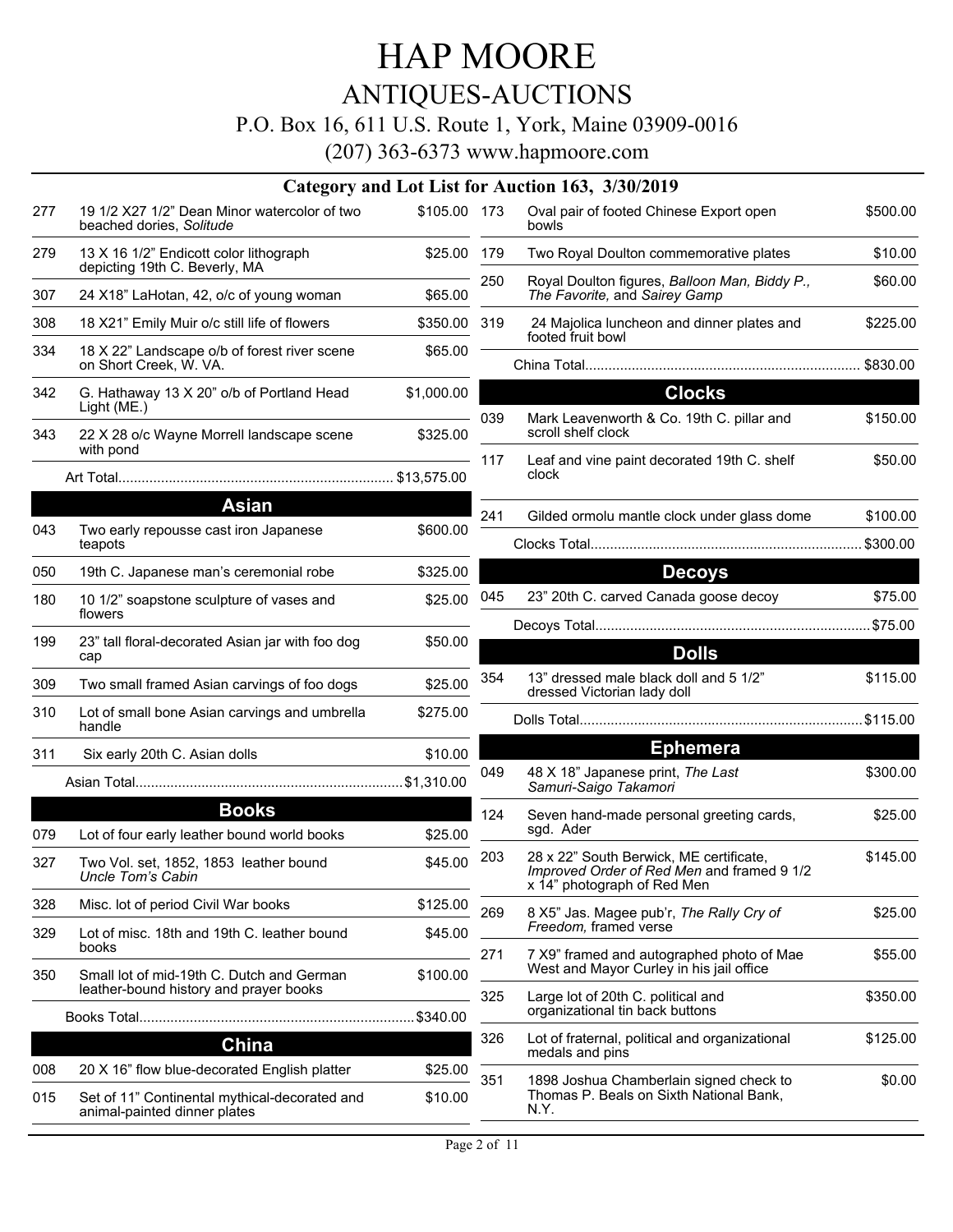## ANTIQUES-AUCTIONS

### P.O. Box 16, 611 U.S. Route 1, York, Maine 03909-0016

|     |                                                                                           |            |            | Category and Lot List for Auction 163, 3/30/2019                                             |                      |
|-----|-------------------------------------------------------------------------------------------|------------|------------|----------------------------------------------------------------------------------------------|----------------------|
| 352 | Sixteen Joshua Chamberlain family letters,<br>1876-1905                                   | \$0.00 019 |            | 20 in. tall Continental mahogany stand on<br>cross stretcher base with carving               | \$180.00             |
| 353 | August 9, 1922 Lt. General Nelson A. Miles<br>signed letter to Mr. S.B. Williams          | \$0.00 020 |            | Set of six cornucopia paint-decorated 19th C.<br>dining chairs                               | \$250.00             |
|     |                                                                                           |            | 022        | Early 19th C. spider leg oval top candlestand<br>with cherry column                          | \$50.00              |
|     | <b>Ethnographic</b>                                                                       |            | 023        | 18th C. rolled arm ladder-back armchair                                                      | \$50.00              |
| 104 | 18" carved Indian or Siam mythical figure                                                 | \$45.00    |            |                                                                                              |                      |
| 105 | 18" carved mythical figure on wood wall<br>mount                                          | \$275.00   | 024<br>025 | 18th C. rolled arm ladderback armchair<br>C. 1820 upholstered wing chair on stretcher        | \$150.00<br>\$200.00 |
|     |                                                                                           |            |            | base                                                                                         |                      |
|     | <b>Folk Art</b>                                                                           |            | 026        | 39" C. 1800 pine cradle with carved rockers                                                  | \$75.00              |
| 078 | Child's c. 1900 tabletop decorated slant lid<br>box                                       | \$35.00    | 027        | Early 19th c. 24 X 11 3/4" one drawer<br>mahogany card table                                 | \$50.00              |
| 102 | 9" 19th c. carved figure in old finish of gent,<br>originally with articulated arms       | \$500.00   | 028        | 79 X 51" (open) 18th C. walnut drop leaf<br>dining table                                     | \$2,500.00           |
| 278 | 21" carving depicting Gen. Stark on<br>horseback at Bennington, owner marked E.           | \$175.00   | 029        | 45" 18th c. Queen Anne upholstered settee<br>on pad feet                                     | \$200.00             |
| 299 | Noyes<br>28 1/2 X 19 1/2" 19th C. game board                                              | \$200.00   | 030        | 49 X 21" 18th C. mirror with phoenix crest and<br>leaf decoration                            | \$150.00             |
| 300 | 19 1/2 X 18 1/2" Eliza McCormack, 1839                                                    | \$300.00   | 031        | 43 1/2" diameter 19th C. pine vintner's table                                                | \$200.00             |
|     | sampler                                                                                   |            | 032        | 19th C. decorated comb-back rocker                                                           | \$75.00              |
| 301 | 24" sq. Harriet Fiddament, 1849 sampler                                                   | \$200.00   | 037        |                                                                                              | \$150.00             |
| 305 | Frasier River Site, British Columbia, jade pipe                                           | \$675.00   |            | 42 X 21 X 22" Chinese genre-carved<br>rosewood camphor chest                                 |                      |
| 332 | Nine misc. early 20th C. folk dolls                                                       | \$15.00    | 044        | 40 X 22" Chippendale mahogany mirror with<br>phoenix crest                                   | \$35.00              |
| 344 | Mid 20th C. 24" sheet metal swordfish<br>weathervane                                      | \$350.00   | 051        | 35 X 10 1/2 X 15", 18th C. old red storage box<br>with arched ends from old Durham/Dover, NH | \$275.00             |
| 347 | Henry J. Souler clay sculpted mask of                                                     | \$75.00    |            | family                                                                                       |                      |
|     | Mexican dignitary                                                                         |            | 055        | 8 drawer mid 19th C. hanging spice chest                                                     | \$65.00              |
| 348 | 24" sq. 19th C. game board                                                                | \$205.00   | 063        | Circa 1790, bowback Windsor arm chair                                                        | \$125.00             |
|     |                                                                                           | \$2,730.00 | 069        | Oval top early 19th C. tripod candlestand                                                    | \$55.00              |
|     | <b>Furniture</b>                                                                          |            | 070        | Turned leg Sheraton cherry one drawer stand                                                  | \$250.00             |
| 001 | 48 X 23" 19th C. fruit-carved and gilded mirror                                           | \$150.00   |            | with birds-eye maple drawer front                                                            |                      |
| 014 | Rare form early 20th C. wrought garden<br>furniture group from Watch Hill, R.I. estate of | \$500.00   | 071        | 34 X20" Queen Anne mahogany lowboy on<br>pad feet                                            | \$150.00             |
|     | Thos. Day Thacher, Hoover's Solicitor                                                     |            | 073        | One drawer 19th C. tapered leg pine stand                                                    | \$75.00              |
| 016 | 34" mid 19th C. split column mirror with<br>carved urn crest                              | \$100.00   | 074        | Mid-19th C. 43" maple graduated four drawer<br>chest                                         | \$250.00             |
| 017 | Splay-legged early 19th C. one drawer maple<br>stand                                      | \$125.00   | 075        | Mid-19th C. 43" birch graduated four drawer<br>chest                                         | \$225.00             |
| 018 | 25 1/2 X13 X 16" miniature pine blanket box<br>on splayed legs                            | \$175.00   |            |                                                                                              |                      |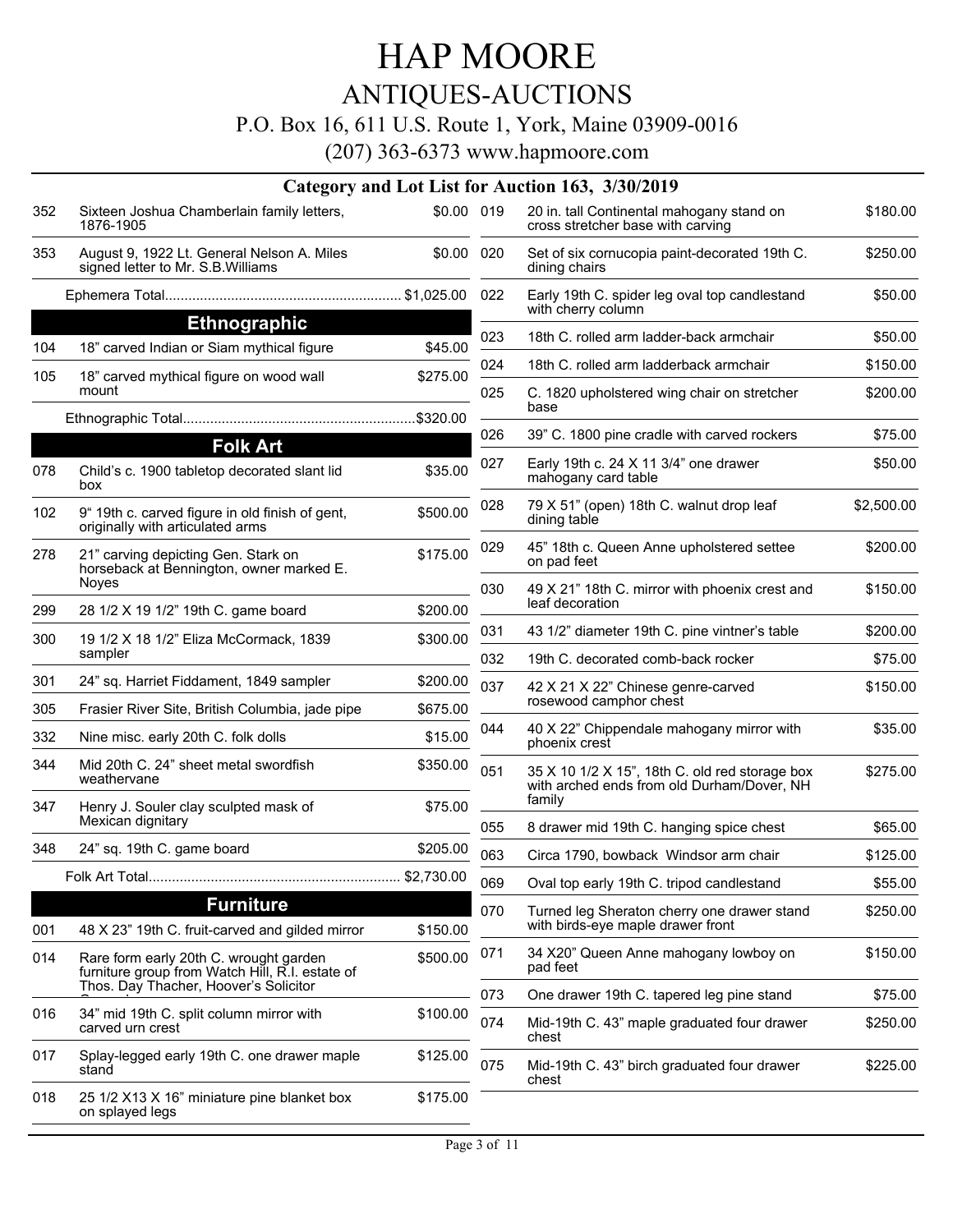## ANTIQUES-AUCTIONS

#### P.O. Box 16, 611 U.S. Route 1, York, Maine 03909-0016

|     |                                                                            |              |     | Category and Lot List for Auction 163, 3/30/2019                                                   |             |
|-----|----------------------------------------------------------------------------|--------------|-----|----------------------------------------------------------------------------------------------------|-------------|
| 076 | 40" grain-painted mid-19th C. blanket box on<br>bun feet                   | \$125.00 324 |     | 36 1/2" Faux-painted wood display pedestal<br>with marble top                                      | \$100.00    |
| 077 | 44 X 27" heavily carved early 19th C.<br>Continental mirror                | \$475.00 333 |     | 69 X55" Early 19th C. N.H. three drawer over<br>two door cupboard with scallop shelf               | \$11,500.00 |
| 089 | 69 X 44" heavily carved walnut 19th C. china<br>cabinet on claw feet       | \$850.00 341 |     | Old blue 44" 19th C. blanket box on arched<br>base                                                 | \$1,000.00  |
| 106 | 37" Continental stand, carved with figure of<br>cherub                     | \$375.00     |     |                                                                                                    |             |
| 107 | 44 X 26" Continental figural-carved mirror,<br>date carved 1627            | \$450.00     | 282 | <b>Garden and Architectural General</b><br>Pair of cast iron early 20th C. decorative              | \$175.00    |
| 108 | 60 X 44 X 20", 17th-18th C. heavily carved<br>two part court cupboard      | \$200.00     |     | garden geese<br>Garden and Architectural General Total\$175.00                                     |             |
| 109 | 56 X 23 X 39" T Continental animal and<br>figural-carved two door cupboard | \$200.00     |     | <b>General</b>                                                                                     |             |
| 110 | 60 X 32" Early 19th C. pine hutch table in orig.<br>brown paint            | \$150.00     | 004 | Herbert Hoover's leather medicine ball and<br>framed '32 photo Xmas greeting, all w/<br>provenance | \$300.00    |
| 114 | Pair of c. 1920 wrought iron garden chairs in<br>old mustard paint         | \$230.00     | 009 | Large James Dixon & Sons pewter coffee pot                                                         | \$35.00     |
|     |                                                                            |              | 038 | Woodruff & Edwards cast iron coffee grinder                                                        | \$250.00    |
| 115 | 31" w X 30" t two tier 19th C. pine shelf                                  | \$85.00      | 042 | Two 19th C. giltwood sign letters, G. & R.                                                         | \$30.00     |
| 165 | 28 x 20 x 19" high carved wood storage box<br>on paw feet                  | \$100.00     | 047 | Pair of 19th C. 12 1/2" beehive brass<br>candlesticks                                              | \$10.00     |
| 186 | 31" Chinese carved rosewood marble inset<br>stand                          | \$50.00      | 048 | 16" 19th C. repousse brass picture stand                                                           | \$25.00     |
| 237 | 24" Ebonized wall cabinet with bird-carved<br>door and mirrored shelf      | \$200.00     | 056 | Lot of eleven 19th C. pottery and metallic<br>food molds                                           | \$55.00     |
| 243 | 45" sculptural Victorian music stand                                       | \$165.00     | 057 | 11" early 19th C., 12 hole tin candlemold                                                          | \$25.00     |
| 245 | Victorian oak occasional stand with lion mask<br>carved plaques            | \$85.00      | 059 | 19th C. loop handle leather fire bucket                                                            | \$125.00    |
| 246 | 79" Mission oak tall clock tower                                           | \$50.00      | 060 | 60 X15" early 20th C. Commission and<br>Auction Room sign                                          | \$275.00    |
| 251 | 38 x 26" one drawer oak and rattan                                         | \$75.00      | 066 | 14 1/2" pinwheel carved candle box                                                                 | \$375.00    |
| 252 | occasional table<br>48 x 25" early 19th c. pine and maple one              | \$175.00     | 068 | 18 X 13" pine document box, inscribed Ship<br>William Naizby                                       | \$300.00    |
|     | drawer stretcher-based tavern table                                        | \$150.00     | 086 | 16" Inscribed Abram Foster 1791<br>(Ashburnham, MA) forged iron door latch                         | \$7,200.00  |
| 253 | Three piece C. 1890 wicker set                                             |              | 113 | 25 X 17" mythical genre motif heavy bronze                                                         | \$150.00    |
| 302 | 59 X39" two piece step back pine cupboard<br>with spoon rack               | \$175.00     |     | wall plaque                                                                                        |             |
| 303 | 34 X31" Bow front mustard-painted cupboard<br>on bracket base              | \$400.00     | 155 | Pair of cast brass bookends, Cape Cod<br>Fisherman                                                 | \$35.00     |
| 304 | Two 19th C. standing quilt racks in old paint                              | \$55.00      | 166 | Two 19th C. splint baskets made by Edmund<br>Welch, Cape Neddick, Maine                            | \$45.00     |
| 323 | 86" Stickley Craftsman #70 Willow (wicker)<br>Settle                       | \$125.00     | 172 | Cast brass seated lion doorstop                                                                    | \$70.00     |
|     |                                                                            |              | 174 | 6 3/4 X 6" Tiffany patterned brass overlay<br>picture frame                                        | \$500.00    |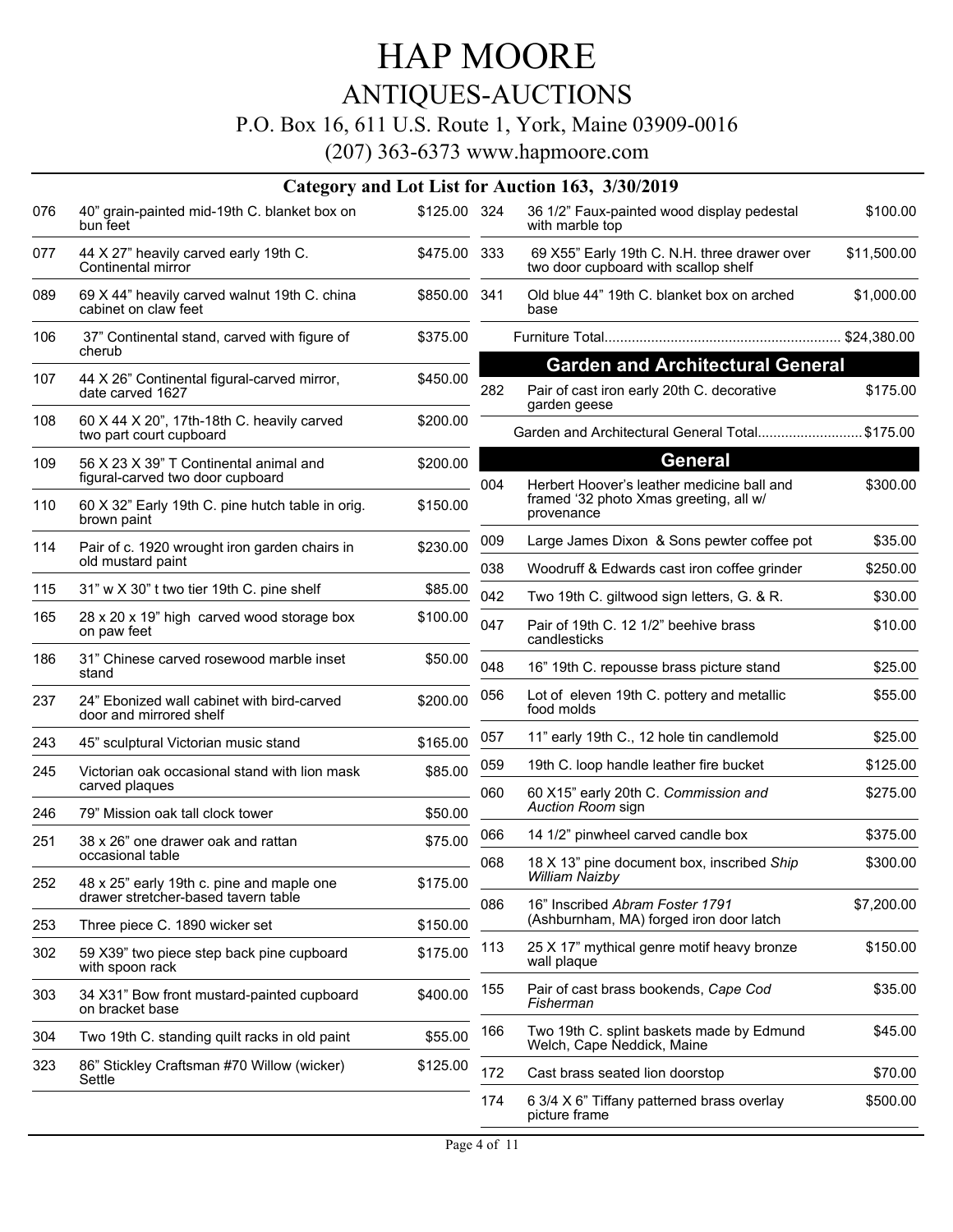## ANTIQUES-AUCTIONS

### P.O. Box 16, 611 U.S. Route 1, York, Maine 03909-0016

|     | Category and Lot List for Auction 163, 3/30/2019               |             |     |                   |          |  |  |
|-----|----------------------------------------------------------------|-------------|-----|-------------------|----------|--|--|
| 175 | Three 18th C. English pewter plates                            | \$25.00 513 |     | Letter opener lot | \$75.00  |  |  |
| 209 | Pair of cast pig-form candle holders on marble<br>bases        | \$300.00    | 514 | Letter opener lot | \$55.00  |  |  |
| 212 | Two Asian anatomical printing blocks                           | \$25.00     | 515 | Letter opener lot | \$250.00 |  |  |
| 215 | Ole Puffer cast iron cigar-smoking dog                         | \$85.00     | 516 | Letter opener lot | \$70.00  |  |  |
|     | mechanical bank                                                |             | 517 | Letter opener lot | \$130.00 |  |  |
| 255 | 13" J. Ricker, 1848, old green fire bucket<br>from N.H. family | \$225.00    | 518 | Letter opener lot | \$65.00  |  |  |
| 293 | 19th C. hanging pine candle or pipe box                        | \$300.00    | 519 | Letter opener lot | \$65.00  |  |  |
| 294 | Lot of five 19th C. baskets                                    | \$55.00     | 520 | Letter opener lot | \$25.00  |  |  |
| 315 | Misc. lot of old table accessories                             | \$375.00    | 521 | Letter opener lot | \$35.00  |  |  |
| 316 | 13 1/2 X 10 1/2" Arts & Crafts metallic portrait               | \$130.00    | 522 | Letter opener lot | \$25.00  |  |  |
|     | frame                                                          |             | 523 | Letter opener lot | \$155.00 |  |  |
| 317 | Small 18th C. oak deed box with original strap<br>hinges       | \$25.00     | 524 | Letter opener lot | \$80.00  |  |  |
| 335 | Brass bound 19th C. mahogany gentleman's                       | \$150.00    | 525 | Letter opener lot | \$110.00 |  |  |
|     | box                                                            |             | 526 | Letter opener lot | \$325.00 |  |  |
| 336 | Figured mahogany brass bound traveling<br>writing box          | \$65.00     | 527 | Letter opener lot | \$25.00  |  |  |
| 340 | Small paint-decorated 19th C. deed box                         | \$180.00    | 528 | Letter opener lot | \$30.00  |  |  |
| 345 | Ten drawer 19th C. spice cabinet                               | \$325.00    | 529 | Letter opener lot | \$25.00  |  |  |
| 346 | Pair of 19th C. marble table garnitures                        | \$45.00     | 530 | Letter opener lot | \$25.00  |  |  |
|     |                                                                | \$45.00     | 531 | Letter opener lot | \$25.00  |  |  |
| 357 | Large lot of flat display trays                                |             | 532 | Letter opener lot | \$25.00  |  |  |
| 500 | Letter opener lot                                              | \$50.00     | 533 | Letter opener lot | \$45.00  |  |  |
| 501 | Letter opener lot                                              | \$50.00     | 534 | Letter opener lot | \$25.00  |  |  |
| 502 | Letter opener lot                                              | \$75.00     | 535 | Letter opener lot | \$10.00  |  |  |
| 503 | Letter opener Lot                                              | \$100.00    | 536 | Letter opener lot | \$25.00  |  |  |
| 504 | Letter opener lot                                              | \$100.00    | 537 | Letter opener lot | \$30.00  |  |  |
| 505 | Letter opener Lot                                              | \$50.00     | 538 | Letter opener lot | \$25.00  |  |  |
| 506 | Letter opener lot                                              | \$75.00     | 539 | Letter opener lot | \$25.00  |  |  |
| 507 | Letter opener lot                                              | \$25.00     | 540 | Letter opener lot | \$150.00 |  |  |
| 508 | Letter opener lot                                              | \$25.00     | 541 | Letter opener lot | \$25.00  |  |  |
| 509 | Letter opener lot                                              | \$200.00    | 542 | Letter opener lot | \$25.00  |  |  |
| 510 | Letter opener lot                                              | \$50.00     | 543 | Letter opener lot | \$45.00  |  |  |
| 511 | Letter opener lot                                              | \$135.00    | 544 | Letter opener lot | \$20.00  |  |  |
| 512 | Letter opener lot                                              | \$45.00 545 |     | Letter opener lot | \$40.00  |  |  |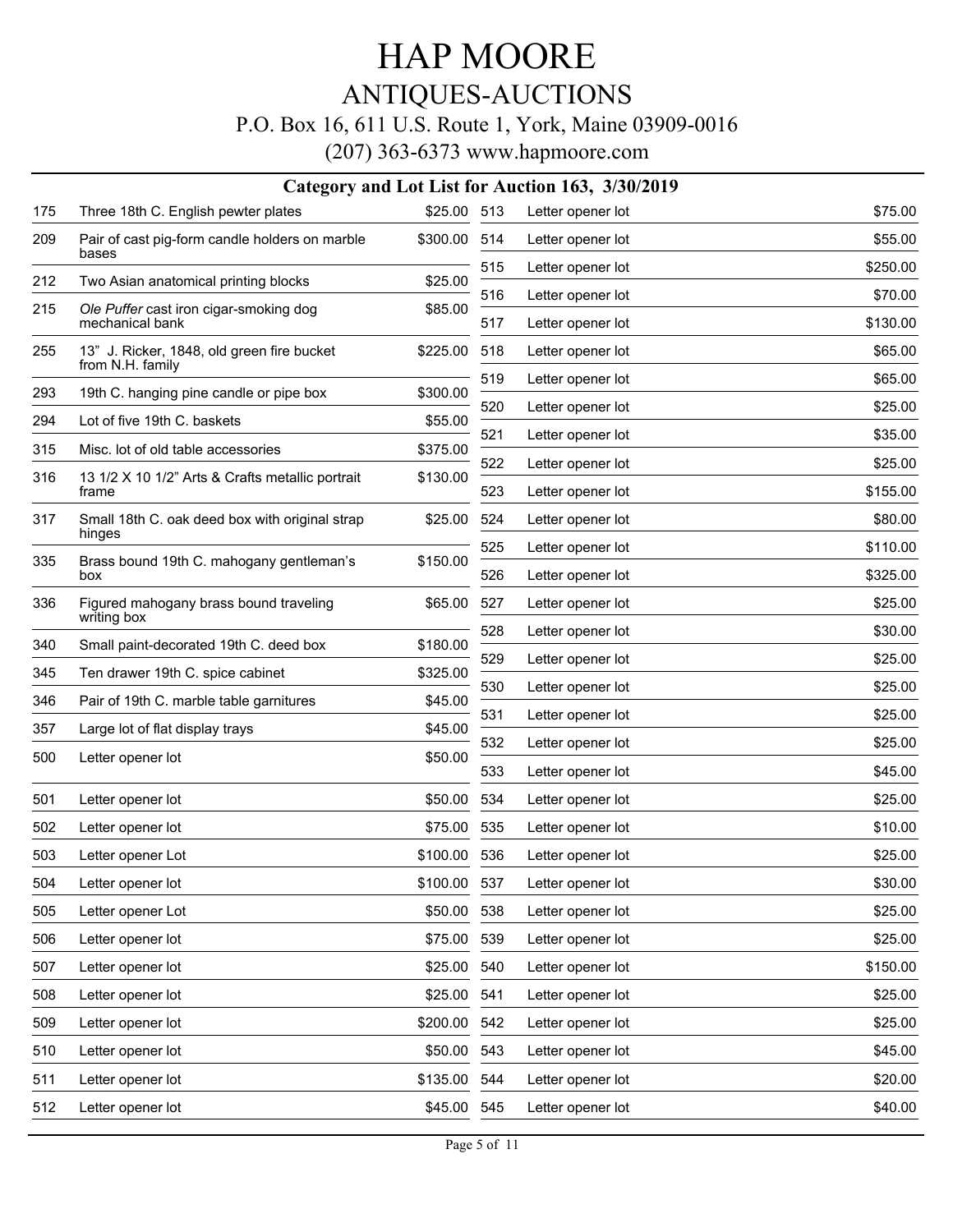## HAP MOORE ANTIQUES-AUCTIONS

### P.O. Box 16, 611 U.S. Route 1, York, Maine 03909-0016

|     | Category and Lot List for Auction 163, 3/30/2019 |          |     |                   |          |  |  |
|-----|--------------------------------------------------|----------|-----|-------------------|----------|--|--|
| 546 | Letter opener lot                                | \$100.00 | 579 | Letter opener lot | \$95.00  |  |  |
| 547 | Letter opener lot                                | \$115.00 | 580 | Letter opener lot | \$65.00  |  |  |
| 548 | Letter opener lot                                | \$180.00 | 581 | Letter opener lot | \$25.00  |  |  |
| 549 | Letter opener lot                                | \$440.00 | 582 | Letter opener lot | \$25.00  |  |  |
| 550 | Letter opener lot                                | \$200.00 | 583 | Letter opener lot | \$45.00  |  |  |
| 551 | Letter opener lot                                | \$85.00  | 584 | Letter opener lot | \$55.00  |  |  |
| 552 | Letter opener lot                                | \$100.00 | 585 | Letter opener lot | \$75.00  |  |  |
| 553 | Letter opener lot                                | \$160.00 | 586 | Letter opener lot | \$55.00  |  |  |
| 554 | Letter opener lot                                | \$25.00  | 587 | Letter opener lot | \$45.00  |  |  |
| 555 | Letter opener lot                                | \$10.00  | 588 | Letter opener lot | \$45.00  |  |  |
| 556 | Letter opener lot                                | \$20.00  | 589 | Letter opener lot | \$65.00  |  |  |
| 557 | Letter opener lot                                | \$25.00  | 590 | Letter opener lot | \$20.00  |  |  |
| 558 | Letter opener lot                                | \$55.00  | 591 | Letter opener lot | \$25.00  |  |  |
| 559 | Letter opener lot                                | \$55.00  | 592 | Letter opener lot | \$45.00  |  |  |
| 560 | Letter opener lot                                | \$45.00  | 593 | Letter opener lot | \$45.00  |  |  |
| 561 | Letter opener lot                                | \$65.00  | 594 | Letter opener lot | \$55.00  |  |  |
| 562 | Letter opener lot                                | \$45.00  | 595 | Letter opener lot | \$25.00  |  |  |
| 563 | Letter opener lot                                | \$25.00  | 596 | Letter opener lot | \$30.00  |  |  |
| 564 | Letter opener lot                                | \$75.00  | 597 | Letter opener lot | \$35.00  |  |  |
| 565 | Letter opener lot                                | \$15.00  | 598 | Letter opener lot | \$25.00  |  |  |
| 566 | Letter opener lot                                | \$415.00 | 599 | Letter opener lot | \$65.00  |  |  |
| 567 | Letter opener lot                                | \$55.00  | 600 | Letter opener lot | \$75.00  |  |  |
| 568 | Letter opener lot                                | \$25.00  | 601 | Letter opener lot | \$25.00  |  |  |
| 569 | Letter opener lot                                | \$25.00  | 602 | Letter opener lot | \$20.00  |  |  |
| 570 | Letter opener lot                                | \$20.00  | 603 | Letter opener lot | \$35.00  |  |  |
| 571 | Letter opener lot                                | \$10.00  | 604 | Letter opener lot | \$25.00  |  |  |
| 572 | Letter opener lot                                | \$65.00  | 605 | Letter opener lot | \$75.00  |  |  |
| 573 | Letter opener lot                                | \$45.00  | 606 | Letter opener lot | \$20.00  |  |  |
| 574 | Letter opener lot                                | \$25.00  | 607 | Letter opener lot | \$105.00 |  |  |
| 575 | Letter opener lot                                | \$65.00  | 608 | Letter opener lot | \$55.00  |  |  |
| 576 | Letter opener lot                                | \$30.00  | 609 | Letter opener lot | \$45.00  |  |  |
| 577 | Letter opener lot                                | \$125.00 | 610 | Letter opener lot | \$25.00  |  |  |
| 578 | Letter opener lot                                | \$35.00  | 611 | Letter opener lot | \$25.00  |  |  |
|     |                                                  |          |     |                   |          |  |  |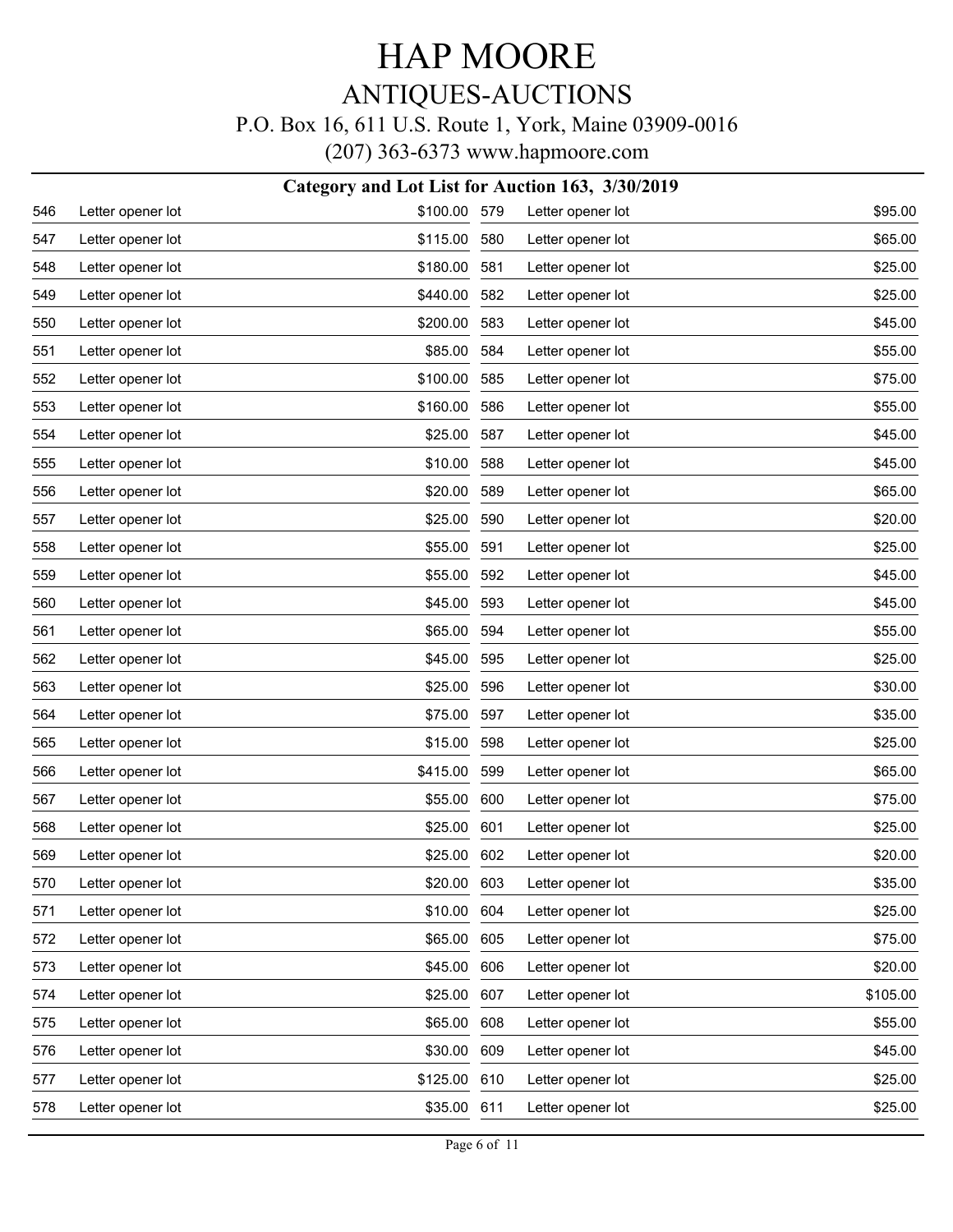# HAP MOORE ANTIQUES-AUCTIONS

### P.O. Box 16, 611 U.S. Route 1, York, Maine 03909-0016

|     |                                                                                             |             |     | Category and Lot List for Auction 163, 3/30/2019                                     |            |
|-----|---------------------------------------------------------------------------------------------|-------------|-----|--------------------------------------------------------------------------------------|------------|
| 612 | Letter opener lot                                                                           | \$15.00 097 |     | Misc. lot of 10k and 14k jewelry                                                     | \$1,425.00 |
| 613 | Letter opener lot                                                                           | \$85.00     | 120 | 14K Lady's Longines wristwatch with                                                  | \$100.00   |
| 614 | Letter opener lot                                                                           | \$45.00     |     | diamonds                                                                             |            |
| 615 | Letter opener lot                                                                           | \$55.00     | 190 | Large lot of costume jewelry and pocket<br>watches                                   | \$610.00   |
| 616 | Letter opener lot                                                                           | \$25.00     | 191 | 18K American Watch Co. pocket watch                                                  | \$750.00   |
| 617 | Letter opener lot                                                                           | \$35.00     | 192 | 14K gold lady's bracelet and 18K band                                                | \$275.00   |
| 618 | Letter opener lot                                                                           | \$20.00     | 206 | Small lot of ladies' sterling jewelry                                                | \$70.00    |
| 619 | Letter opener lot                                                                           | \$65.00     | 213 | Cast brass three serpent arm band                                                    | \$45.00    |
| 620 | Letter opener lot                                                                           | \$25.00 247 |     | Small lot of misc. Victorian sterling and                                            | \$175.00   |
| 621 | Letter opener lot                                                                           | \$25.00     | 280 | costume jewelry<br>Gold charm bracelet and 14K 16" chain                             | \$1,650.00 |
| 622 | Letter opener lot                                                                           | \$25.00     |     |                                                                                      |            |
| 623 | Letter opener lot                                                                           | \$20.00     | 281 | 20" 18K and 17 in. 14k gold necklaces (2)<br>pces.)                                  | \$3,025.00 |
| 624 | Letter opener lot                                                                           | \$25.00     | 283 | Three strings of pearls with gold clasps                                             | \$120.00   |
|     |                                                                                             |             | 284 | Sterling link bracelet and custom-made lady's                                        | \$35.00    |
|     | <b>Glass</b>                                                                                |             |     | ring                                                                                 |            |
| 002 | Pair of 12 1/2 ' cut glass covered compotes                                                 | \$25.00     | 285 | Lot of gold rings and jeweled studs                                                  | \$500.00   |
| 003 | Pair of 9" cut glass covered compotes                                                       | \$65.00     | 287 | Lot of two gold and one sterling ladies' rings                                       | \$140.00   |
| 312 | Helena Tynell fluted art glass footed compote                                               | \$25.00     | 306 | Four Inuit and other beaded necklaces                                                | \$350.00   |
| 313 | Helena Tynell 8" glass vase with scalloped<br>edge                                          | \$65.00     | 331 | Stylish 18K gold lady's link bracelet                                                | \$925.00   |
| 314 |                                                                                             |             | 358 | Three rings, two gold                                                                | \$325.00   |
|     | Two small Bartil Vallien art glass bottles                                                  | \$45.00     | 360 | Selection of gold and sterling ladies' jewelry                                       | \$450.00   |
| 330 | 22" four tier pressed glass table display stand                                             | \$95.00     | 361 | 14K Waltham lady's lapel watch                                                       | \$225.00   |
|     |                                                                                             |             |     |                                                                                      |            |
|     | Guns                                                                                        |             |     | <b>Lighting</b>                                                                      |            |
| 263 | J. Clark percussion long gun                                                                | \$85.00     | 010 | Pair of B. Gardiner, NY gas lamps converted<br>to electric                           | \$150.00   |
|     |                                                                                             | \$85.00     | 101 | 11 1/2" 18th C. forged rush holder on conical                                        | \$95.00    |
|     | <b>Instruments</b>                                                                          |             |     | hardwood base                                                                        |            |
| 355 | Carl Zeiss Jena NR 9007 refracting telescope<br>in original box with accessories and tripod | \$1,000.00  | 112 | Pair of marked Shaw, Birmingham, 7"<br>hogscraper candlesticks                       | \$70.00    |
|     | Instruments                                                                                 | \$1,000.00  | 169 | Five light brass and decorated glass                                                 | \$25.00    |
|     | <b>Jewelry</b>                                                                              |             |     | chandelier                                                                           |            |
| 087 | Twelve 19th and early 20th C. various metal<br>American and English pocket watches          | \$475.00    | 170 | Vintage jeweled brass hanging electric light<br>fixture                              | \$175.00   |
| 095 | Lot of misc. sterling jewelry                                                               | \$150.00    | 208 | 21" tall Asian table lamp with dragon and<br>birds and 18" diam. stained glass shade | \$90.00    |
| 096 | Lot of misc. costume jewelry                                                                | \$45.00     |     |                                                                                      |            |
|     |                                                                                             |             |     |                                                                                      |            |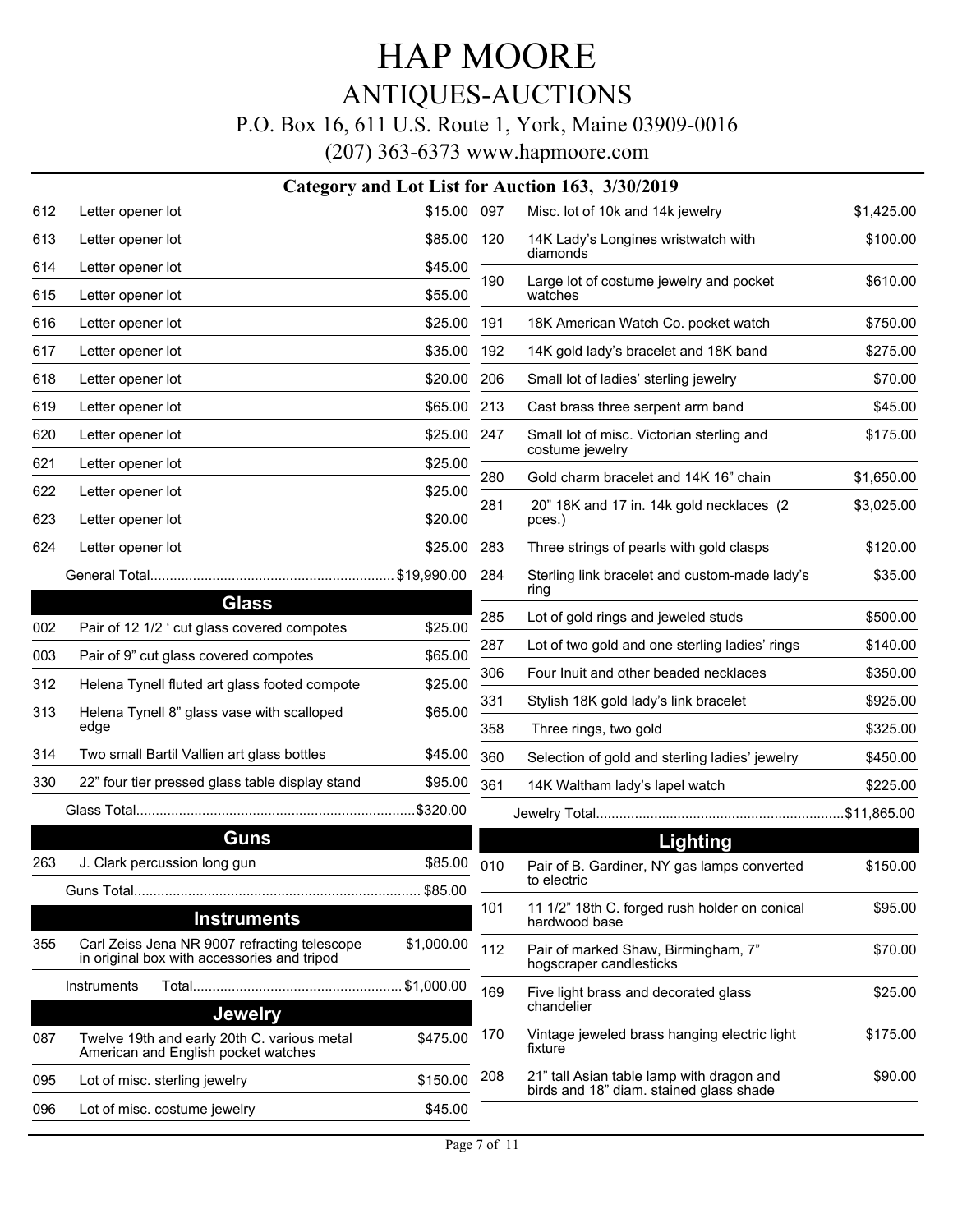### ANTIQUES-AUCTIONS

#### P.O. Box 16, 611 U.S. Route 1, York, Maine 03909-0016

|     |                                                                                          |              |     | Category and Lot List for Auction 163, 3/30/2019                                            |          |
|-----|------------------------------------------------------------------------------------------|--------------|-----|---------------------------------------------------------------------------------------------|----------|
| 257 | 18th C. iron cruzie lamp                                                                 | \$45.00 272  |     | Tintype of four similarly dressed young men,<br>two seated, two standing                    | \$35.00  |
| 322 | Pair of 16" sculpted fruit pottery lamps from<br>the historic Marshall House, York, ME   | \$400.00     | 273 | Lot of four small 19thC. photographs of Civil<br>War soldiers and another French(?) soldier | \$155.00 |
|     |                                                                                          |              |     |                                                                                             |          |
|     | <b>Maritime</b>                                                                          |              | 274 | 20 X 26" Ackermann colored steel engraving<br>οf                                            | \$45.00  |
| 062 | 24" circa 1900, three mast model ship, The                                               | \$150.00     |     | Steam Frigate, Geyser                                                                       |          |
|     | Royal Arch, in glass case                                                                |              | 275 | 19 1/2 X 26 1/2" Ackermann colored steel<br>engraving, Steam Frigate, Cyclops               | \$65.00  |
| 289 | Hand-held antique nocturnal maritime<br>instrument, compass and one draw telescope       | \$3,900.00   | 276 | 22 1/2 X 35 1/2" colored James Carver steel                                                 | \$25.00  |
| 290 | 25" pond yacht                                                                           | \$100.00     |     | engraving, The Port of Liverpool                                                            |          |
| 291 | 20 1/2" Keystone pond yacht                                                              | \$100.00     |     |                                                                                             |          |
| 337 | 28" 19th C. cased model of three masted                                                  | \$600.00     |     | <b>Pottery</b>                                                                              |          |
|     | schooner                                                                                 |              | 005 | W.B. Stephen Piscal Forest 1934 covered<br>sugar bowl                                       | \$30.00  |
| 338 | 25" Cased three masted schooner model with<br>seascape painted background                | \$275.00     | 006 | 6 1/2" diameter Scheier mottled green bowl                                                  | \$35.00  |
| 339 | 37 X 22" 19th C. American schooner,<br>Arrabella, diorama with carved sails              | \$1,000.00   | 007 | Set of four animal-decorated grey Scheier<br>coffee mugs                                    | \$160.00 |
| 349 | 17 X 21 flat-carved sailboat diorama                                                     | \$150.00 046 |     | 19th C. 9" tall blue spongeware pitcher                                                     | \$65.00  |
|     |                                                                                          |              | 058 | Three 19th C. scenic Canton ginger jar lamps                                                | \$200.00 |
|     | <b>Military</b>                                                                          |              | 080 | W. Downes & Son, Spring Hill, Portsmouth,                                                   | \$195.00 |
| 085 | Lot of military medals and wristwatch bought<br>on Armistice Day, 1918 in Nevers, France | \$115.00     |     | NH dec'd. stoneware jug and an unmkd.<br>pottery jug                                        |          |
| 264 | Dec. 31, 1863 special order, transferring<br>Private Wm. H. Bevin (?) 21st CT, to U.S.   | \$275.00     | 081 | 21"d X18"h, bulbous vintage Japanese<br>ceramic urn with wisteria and fish decoration       | \$50.00  |
|     | <b>Colored Troops</b>                                                                    |              | 082 | 21"d X18"h genre floral and fish decorated                                                  | \$125.00 |
| 265 | Dec. 13, 1863 Henry W. Munsin enlistment                                                 | \$45.00      |     | Japanese ceramic urn                                                                        |          |
|     | certificate                                                                              |              | 083 | 19"d X 16"h, genre and floral decorated<br>Japanese ceramic urn                             | \$90.00  |
| 270 | WWII Luftwaffe flak badge                                                                | \$25.00      | 084 | 12"d X 9 1/2"h, fish and floral decorated                                                   | \$20.00  |
|     |                                                                                          |              |     | Japanese ceramic urn                                                                        |          |
|     | <u>Musical</u>                                                                           |              | 088 | Two Dr. Swetts Root Beer mugs                                                               | \$100.00 |
| 242 | Walnut Regina disc player with six discs                                                 | \$500.00     | 116 | Roseville bookends, candlesticks and                                                        | \$35.00  |
| 258 | Rexcraft and another 19th C. bugle                                                       | \$45.00      |     | cornucopia vase                                                                             |          |
|     |                                                                                          | \$545.00     | 171 | Two decorated German steins                                                                 | \$65.00  |
|     | <b>Photography</b>                                                                       |              | 176 | 8 1/2" covered bulbous Satsuma jar                                                          | \$30.00  |
| 266 | 7 1/2 X5 1/2" steel engraving of Gen.                                                    | \$10.00      | 177 | Footed Nippon vase with floral decoration                                                   | \$55.00  |
|     | M'Clellan in scene with horse                                                            |              | 178 | 7 1/4" jeweled Continental four-handled vase                                                | \$125.00 |
| 267 | 21 1/2 X 16 1/2" framed H. Gugler steel<br>engraving of Gen. U. S. Grant                 | \$25.00      | 181 | Two 23 1/2" diam. Capodimonte decorative<br>wall chargers                                   | \$475.00 |
| 268 | 19 1/2 X 14 1/2" framed Hatch & Co. steel<br>engraving of Gen. W. T. Sherman             | \$25.00      | 292 | Three large yellow-ware bowls                                                               | \$75.00  |
|     |                                                                                          |              |     |                                                                                             |          |

| 272 | Tintype of four similarly dressed young men,<br>two seated, two standing                          | \$35.00  |
|-----|---------------------------------------------------------------------------------------------------|----------|
| 273 | Lot of four small 19thC. photographs of Civil<br>War soldiers and another French(?) soldier       | \$155.00 |
| 274 | 20 X 26" Ackermann colored steel engraving<br>of<br>Steam Frigate, Geyser                         | \$45.00  |
| 275 | 19 1/2 X 26 1/2" Ackermann colored steel<br>engraving, Steam Frigate, Cyclops                     | \$65.00  |
| 276 | 22 1/2 X 35 1/2" colored James Carver steel<br>engraving, The Port of Liverpool                   | \$25.00  |
|     |                                                                                                   |          |
|     | <b>Pottery</b>                                                                                    |          |
| 005 | W.B. Stephen Piscal Forest 1934 covered<br>sugar bowl                                             | \$30.00  |
| 006 | 6 1/2" diameter Scheier mottled green bowl                                                        | \$35.00  |
| 007 | Set of four animal-decorated grey Scheier<br>coffee mugs                                          | \$160.00 |
| 046 | 19th C. 9" tall blue spongeware pitcher                                                           | \$65.00  |
| 058 | Three 19th C. scenic Canton ginger jar lamps                                                      | \$200.00 |
| 080 | W. Downes & Son, Spring Hill, Portsmouth,<br>NH dec'd. stoneware jug and an unmkd.<br>pottery jug | \$195.00 |
| 081 | 21"d X18"h, bulbous vintage Japanese<br>ceramic urn with wisteria and fish decoration             | \$50.00  |
| 082 | 21"d X18"h genre floral and fish decorated<br>Japanese ceramic urn                                | \$125.00 |
| 083 | 19"d X 16"h, genre and floral decorated<br>Japanese ceramic urn                                   | \$90.00  |
| 084 | 12"d X 9 1/2"h, fish and floral decorated<br>Japanese ceramic urn                                 | \$20.00  |
| 088 | Two Dr. Swetts Root Beer mugs                                                                     | \$100.00 |
| 116 | Roseville bookends, candlesticks and<br>cornucopia vase                                           | \$35.00  |
| 171 | Two decorated German steins                                                                       | \$65.00  |
| 176 | 8 1/2" covered bulbous Satsuma jar                                                                | \$30.00  |
| 177 | Footed Nippon vase with floral decoration                                                         | \$55.00  |
| 178 | 7 1/4" jeweled Continental four-handled vase                                                      | \$125.00 |
| 181 | Two 23 1/2" diam. Capodimonte decorative<br>wall chargers                                         | \$475.00 |
|     |                                                                                                   |          |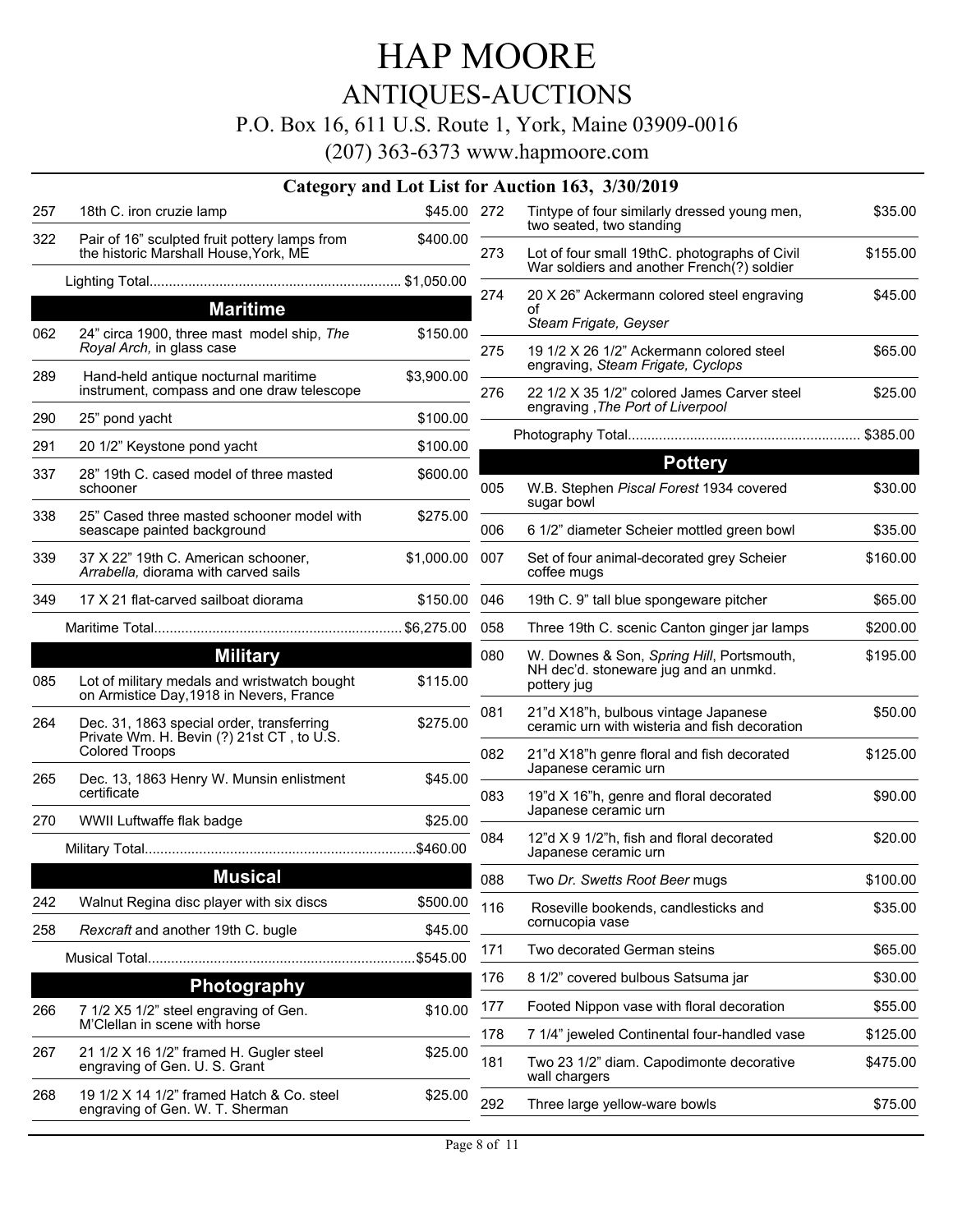## HAP MOORE ANTIQUES-AUCTIONS P.O. Box 16, 611 U.S. Route 1, York, Maine 03909-0016

|     |                                                                           |              |     | Category and Lot List for Auction 163, 3/30/2019                                                   |            |
|-----|---------------------------------------------------------------------------|--------------|-----|----------------------------------------------------------------------------------------------------|------------|
| 295 | 3 gallon decorated jug and 3 gallon crock                                 | \$265.00 211 |     | 6" carved bone walrus                                                                              | \$120.00   |
| 296 | 2 gallon and 3 gallon VT. decorated<br>stoneware crocks                   | \$230.00 244 |     | 25 X 19 in. carved wood lion with marble<br>display top                                            | \$175.00   |
| 297 | Blue-decorated 2 gal. crock and jug                                       | \$170.00     |     |                                                                                                    |            |
| 298 | 3 gal. Taft, Keene blue-decorated jug                                     | \$175.00     |     | <b>Silver</b>                                                                                      |            |
| 318 | 10" Weller and bulbous 6" Van Briggle vases                               | \$115.00     | 011 | Small lot of misc. sterling and other spoons<br>and utensils                                       | \$150.00   |
|     |                                                                           |              | 012 | Set of six TC/WC marked sterling serving                                                           | \$265.00   |
|     | <b>Rug</b>                                                                |              |     | spoons                                                                                             |            |
| 034 | 27 X 37" Oriental scatter rug                                             | \$45.00      | 013 | Lot of sterling tableware and set of 14 Tiffany                                                    | \$360.00   |
| 065 | 5" X 3'8" Oriental scatter rug                                            | \$175.00     |     | sterling-plated cocktail skewers                                                                   |            |
| 072 | 20' X 2'7" oriental runner                                                | \$300.00     | 021 | Early English heavy silver-plated mufineer<br>and initialed P. R. sterling meat skewer             | \$160.00   |
| 111 | 15 X 22" Lion and lamb hooked mat                                         | \$45.00      | 035 | Set of four 11 1/2" early English sterling<br>candlesticks with embossed decoration                | \$1,000.00 |
| 118 | 48 X29" oriental scatter rug                                              | \$25.00      |     |                                                                                                    |            |
| 182 | 10'3" X 7'6" Hand-crocheted oval rug by<br>Katherine Schroeder, homemaker | \$1,000.00   | 090 | Set of Gorham sterling flatware and serving<br>utensils                                            | \$875.00   |
| 248 | 9'8" x 2'5" Oriental runner                                               | \$90.00      | 091 | Misc. large lot of sterling flatware and utensils                                                  | \$450.00   |
| 249 | 3'10" x 2'6" Oriental scatter rug                                         | \$35.00      | 092 | Misc. lot of sterling tableware                                                                    | \$425.00   |
|     |                                                                           |              | 093 | Lot of sterling serving pieces                                                                     | \$425.00   |
|     |                                                                           |              | 094 | 11" diam. footed Stieff sterling fruit bowl                                                        | \$375.00   |
| 142 | <b>Scientific</b><br>T. Smith, London, stick borometer                    | \$250.00     | 123 | Hermann F. Koch's hand-made sterling silver<br>cigarette case                                      | \$160.00   |
| 210 | Thos. J. Evans, London, three draw brass<br>telescope in orig. fitted box | \$75.00      | 168 | Set of Gorham Edgemont Gold sterling<br>flatware                                                   | \$425.00   |
| 214 | Vintage wall-mounted crank-operated<br>Messenger Call                     | \$400.00     | 200 | Lot of sterling utensils and tableware                                                             | \$300.00   |
|     |                                                                           |              | 201 | Large lot of sets of sterling teaspoons                                                            | \$750.00   |
|     | sculpture                                                                 |              | 202 | Stylish Mexican sterling flatware service for<br>eight                                             | \$975.00   |
| 193 | Pair of 11 1/2 X 7 1/2"t Asian soapstone<br>sculpture of foo dogs playing | \$100.00     | 207 | Small lot of sterling table utensils                                                               | \$50.00    |
| 194 | Mounted 8 1/2"t Asian foo dog sculpture                                   | \$15.00      | 286 | Misc. lot of sterling tableware                                                                    | \$90.00    |
|     | censer                                                                    |              | 288 | Misc. lot of sterling tableware                                                                    | \$200.00   |
| 195 | 9"t Composition Asian sculpture of lady and<br>child                      | \$20.00      |     | <b>Sports</b>                                                                                      |            |
| 196 | 5" t composition Asian sculpture of boy on<br>water buffalo               | \$10.00      | 119 | 4 baseballs from the estate of Barbara Rotvig,<br>pitcher for Kenosha (WI) Comets, All Amer.       | \$1,000.00 |
| 197 | 9"t Asian stone sculpture of man with fan                                 | \$10.00      |     | <b>Girls Baseball League</b>                                                                       |            |
| 198 | 16" t Asian stone figure of man and child on<br>foo lion                  | \$55.00      | 121 | Two framed displays of twenty-two 2 1/4 X 1<br>1/2" sport and noted personalities tobacco<br>cards | \$275.00   |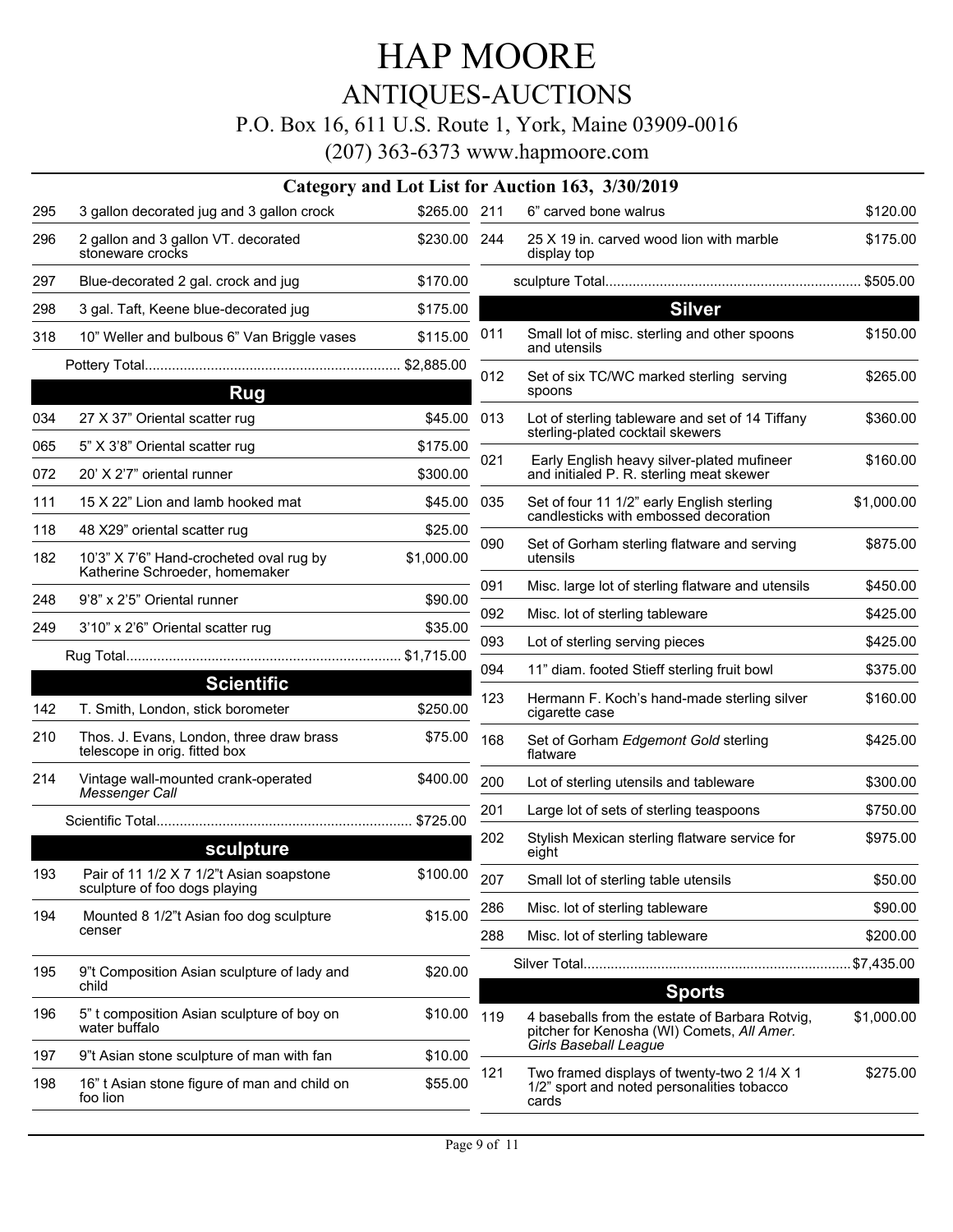## ANTIQUES-AUCTIONS

### P.O. Box 16, 611 U.S. Route 1, York, Maine 03909-0016

|     |                                                                                            |              |     | Category and Lot List for Auction 163, 3/30/2019                                                   |          |
|-----|--------------------------------------------------------------------------------------------|--------------|-----|----------------------------------------------------------------------------------------------------|----------|
| 122 | Lot of 12 Hassan and Sweet Caporal sports<br>cards                                         | \$425.00 130 |     | Two 14 X 10" flat-carved Tom Royston sgd.<br>Indian head portraits, Prairie Queen and Big<br>Chief | \$400.00 |
|     |                                                                                            |              | 131 | Pair of 37" 19th C. carved wood male figures                                                       | \$200.00 |
|     | <b>Toys</b>                                                                                |              |     | with acanthus drop panels                                                                          |          |
| 036 | Large set of Britains toy lead soldiers                                                    | \$350.00     | 132 | 10 1/2 X 15" carved oval 19th C. plaque of                                                         | \$125.00 |
| 216 | 22" Buddy "L" Repair It Unit truck                                                         | \$65.00      |     | M/F figures and putti                                                                              |          |
| 217 | Lithographed tin 13" locomotive and 17"<br>passenger car                                   | \$25.00      | 133 | Pair of 9 1/2 X 8 1/2" 19th C. carved<br>hardwood gargoyle architectural plinths                   | \$175.00 |
| 218 | 20" sheet metal toy steam shovel                                                           | \$35.00      | 134 | 15 X 8" Carved Asian figure of a woman with<br>fancy carved headdress                              | \$45.00  |
| 219 | 23" sheet metal model of the Titanic                                                       | \$50.00      | 135 | 11 1/2" carved wood female bust on wood                                                            | \$225.00 |
| 220 | 19" pressed steel antique toy fire truck                                                   | \$75.00      |     | mount                                                                                              |          |
| 221 | 13" toy tin passenger car and 12" dump truck                                               | \$45.00      | 136 | 15 X 8 1/2" half round wall shelf with 11"<br>carved waterbird lower section                       | \$300.00 |
| 222 | 7" cast iron Hubley race car                                                               | \$10.00      | 137 | 16 X 8 1/2" carved wood image of male and                                                          | \$20.00  |
| 223 | Toy tin U.S. Air Force and U.S. Army<br>helicopters and USAF Convair B36 airplane          | \$45.00      | 138 | female<br>17 1/2" carved hardwood Asian figure of male                                             | \$25.00  |
| 224 | 9 1/2" pressed steel Marx toy tank                                                         | \$25.00      |     | playing stringed instrument                                                                        |          |
| 225 | Two toy tin tractors and a two seat passenger<br>car                                       | \$25.00      | 139 | 15 X 4" carved hardwood image of the Lion of<br>Lucerne                                            | \$300.00 |
| 256 | 17" Hubley ladder fire truck                                                               | \$45.00      | 140 | 9 X 6" carved wood image of mythological<br>figure holding tablet                                  | \$10.00  |
| 321 | 80 to 100 piece vintage metallic farm set with<br>people, animals and structures           | \$125.00     | 141 | 18 X 8" animal head carved bellows                                                                 | \$155.00 |
| 356 | Cast iron Jolly Nigger mechanical bank                                                     | \$45.00      | 143 | 35 X 32" 19th C. carved wood scene of a bell<br>ringer and his lass                                | \$180.00 |
|     |                                                                                            |              | 144 | 10 X 7" carved wood facial image of Abe<br>Lincoln                                                 | \$20.00  |
|     | vintage clothing and textiles                                                              |              | 145 | Two 9 1/2' diam. carved wood plaques                                                               | \$10.00  |
| 320 | Lady's Victorian purse with landscape and<br>lady images and Victorian mother of pearl fan | \$65.00      |     | depicting Quijote and Sanchino                                                                     |          |
|     |                                                                                            |              | 146 | 33 X 16" and 18 X 6 1/2" carved wood<br>architectural elements                                     | \$45.00  |
|     | wood carvings                                                                              |              | 147 | Five small carved wood Asian figures                                                               | \$55.00  |
| 103 | Pair of 31" carved wood flamingos on oval<br>bases                                         | \$450.00     | 148 | 20 X 13" carved hardwood depiction of the<br>North Wind figure                                     | \$55.00  |
| 125 | 32 x 9 1/2" Carved wood tablet depicting 15<br>ancient Asian soldiers                      | \$105.00     | 149 | Four carved wood small European figures                                                            | \$10.00  |
| 127 | 13 X 9" Carved hardwood portrait of H. W.<br>Longfellow                                    | \$65.00      | 150 | 7 X 4 1/2" carved wood figure of older sister<br>mending brother's shoe                            | \$95.00  |
| 128 | 24 X 23" Heavily carved floral and leaf 19th C.<br>wall pocket                             | \$65.00      | 151 | 10 X 8 1/2" carved wood plaque with head of<br>dog                                                 | \$175.00 |
| 129 | 28 X 7" Pair of carved hardwood ornamental<br>putti                                        | \$350.00     | 152 | Pair of 10" carved wood figures of young<br>woman holding flowers                                  | \$10.00  |